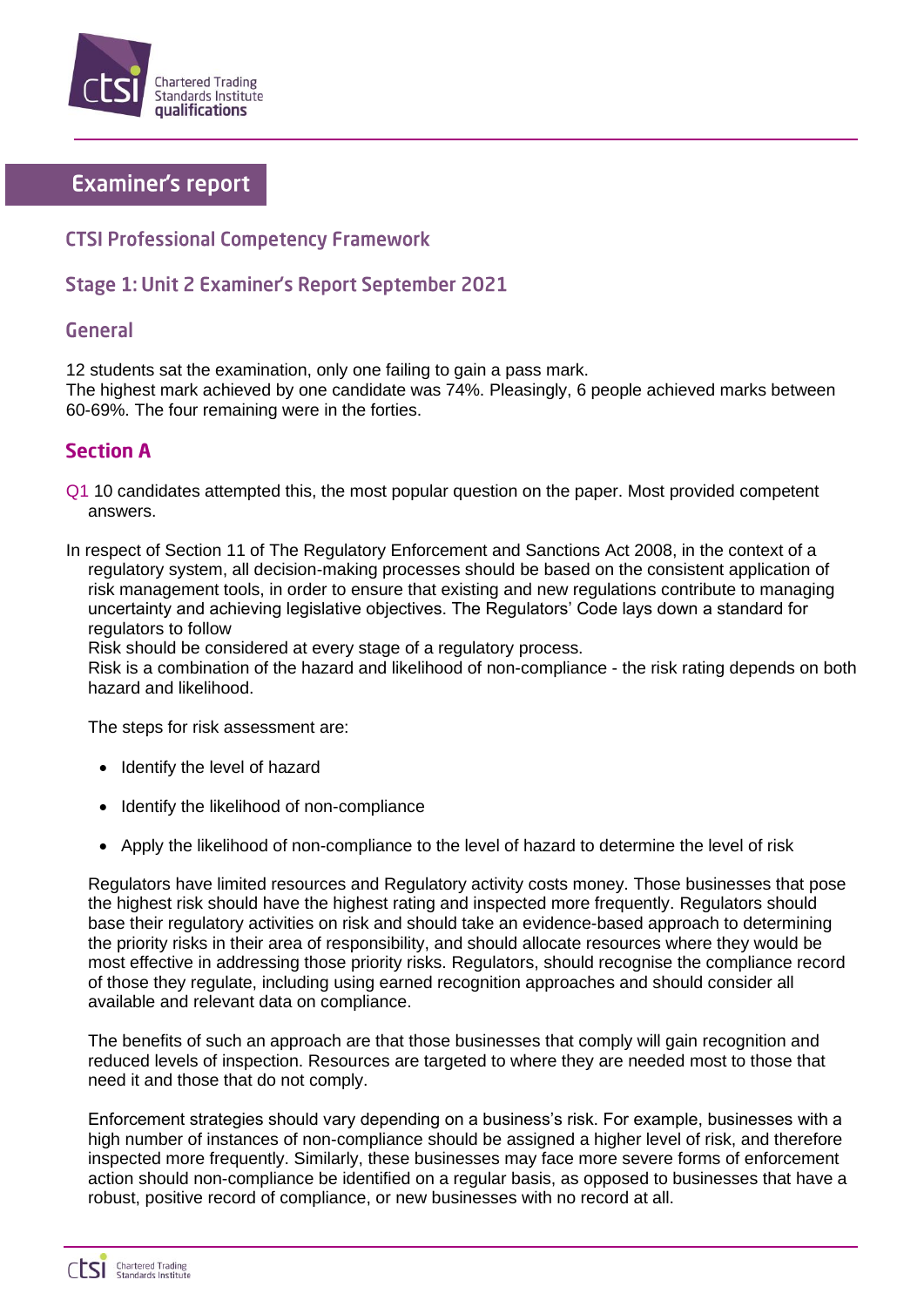Q2 The Office for Product Safety & Standards is part of the Department for Business Energy & Industrial Strategy Responsibilities including:

Primary Authority

Industrial Strategy commitments to local better regulation

Technical regulation on behalf of government

Approval of types of utility meters and provision for accuracy testing

EU Exit preparation for technical regulation

International regulatory delivery

NMO Technical Services

Sponsorship of British Hallmarking Councilis:

- the national regulator for all consumer products, except for vehicles, medicines and food.
- the national regulator for legal metrology, ensuring weighing and measuring instruments are accurate and reliable.
- lead Government policy on product safety, metrology, hallmarking and market surveillance, and are responsible for product safety at our borders.
- lead standards and accreditation policy across Government, working with the British Standards Institution and the United Kingdom Accreditation Service, providing benchmarks for the manufacture of safe products and assuring the quality of testing, calibration and certification services.

OPSS is the UK Government's enforcement authority for a range of goods-based and standardsbased regulations.

Q3 No students attempted this question. It was perhaps a more difficult and less straightforward question than the other options.

The Macrory report suggested in 2006 a range of options that could be used, rather than prosecution. The idea behind these principles was that a range of options was needed in order to gain compliance.

There are a variety of reasons why a business may not comply with the law these range from simple ignorance of the law, lack of understanding, failure of current systems, lack of resources through to criminality. By using options such as advice and training this would not alienate businesses but would get them onside. Regulators want business to comply. Given the diverse nature of tools at our disposal Regulators can now enforce in a sympathetic way that will encourage compliance. This allows officers to, hopefully, lead a business from non-compliance to compliance in a sympathetic and straightforward way.

Q4 Some good answers for this question of the 9 people who attempted it, up to a maximum of 9 marks out of 10.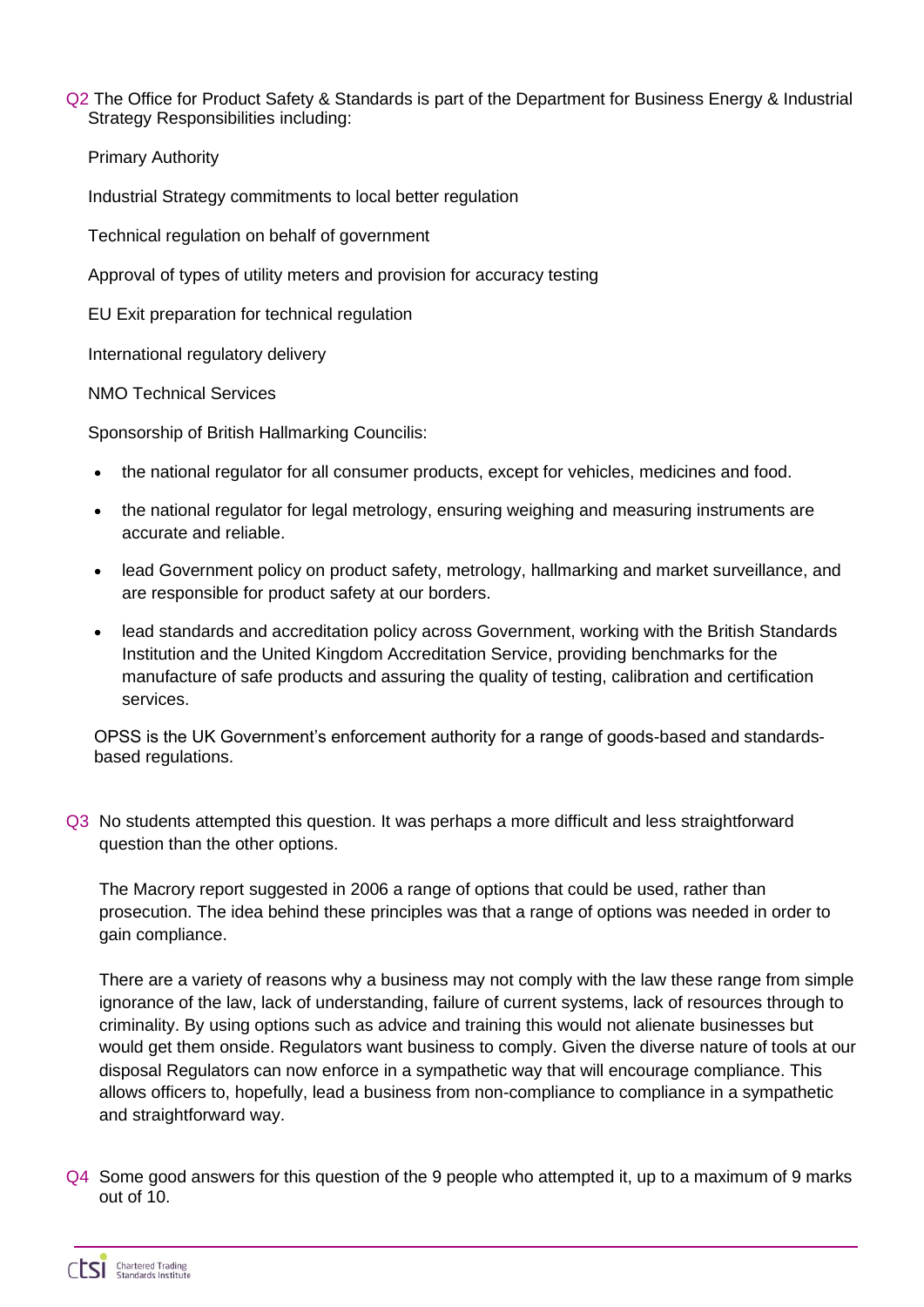I expected students to point out the different options that are available, such as Challenge 25, and how these systems work. These are essentially due diligence systems which should prevent Under Age sales. Students should be able to describe the requirements such as requisite notices on display in the shop, regular updated, and recorded, staff training, till prompts and a refusals book.. There were a range of other suggestions such as "It is a good idea to ensure that the related products can be observed from the till points." There were also suggestions regarding acceptable proof of age schemes, such as the PASS scheme, passports and photo driving licences.

Q5 Four students answered this question 3 providing very good answers.

Some quoting the Care Act 2014, applicable to local authorities and one mentioning the six principles of the Act. Students looked at a couple of areas, ranging from scams to rogue traders, to underage sales. They drew from their experience within their own local authorities looking at how protection is afforded to vulnerable groups: these included how they combat scams, for example by fitting call blockers, having fast response teams for rogue traders and doorstep crimes, to carrying out test purchases for underage sales to protect young people.

Q6 Although 8 attempted this question, many did not read it properly and stated what a Primary Authority was all about, hence not scoring many marks.

Those who did read and understand the question stated that Small local authorities with limited staff will spend most of their time on priority areas which vary from authority to authority. They will tend to be generalists rather than specialists and therefore will not have the detailed knowledge required to offer targeted and tailored advice to businesses. When businesses are looking for a PA partner then they would tend to go where they believe expertise exists that links to their business. Many large authorities have PA teams offering advice and guidance on many legislative areas, they become known to the larger and national companies. Being a PA can be time consuming as a SPOC is provided to the business. In a local authority with only a few officers this would have a detrimental effect on the work of that department.

### **Section B**

#### General Comments

Frustratingly, where questions were divided in to two or more parts, some failed to indicate which part was which and some failed to answer anything other than part a). A plan would have helped in this situation but very few used his method which could have increased their marks.

- Q7 a) Students could have used any specific piece of law to show how they benefit the business and thus the local economy with examples of what they do and how they operate. The business complies with the law which can enhance consumer satisfaction increasing the customer base. Suggestions can be made by Regulators on the best methods to employ with compliance, also give advice on new product development in respect of labelling and compliance. In simplistic economic terms the business that receives helpful advice and guidance will stay clear of any compliance issues and be more competitive. They can sell more products and increase their local reputation. A business will employ staff and pay business rates which helps the local and national economy. Staff are themselves consumers and they will spend much of their wages locally, all of which benefits the economy. We only have to look at what has happened under Covid to see the devastating effect on the economy of businesses closed and under threat.
- b) Essentially you need to carry out a cost benefit analysis. Whilst resources are needed to carry out compliance checks, this should have a beneficial effect in that there will be fewer infringements and less of a need for prosecution, which can be a drain on resources. Using risk assessment will have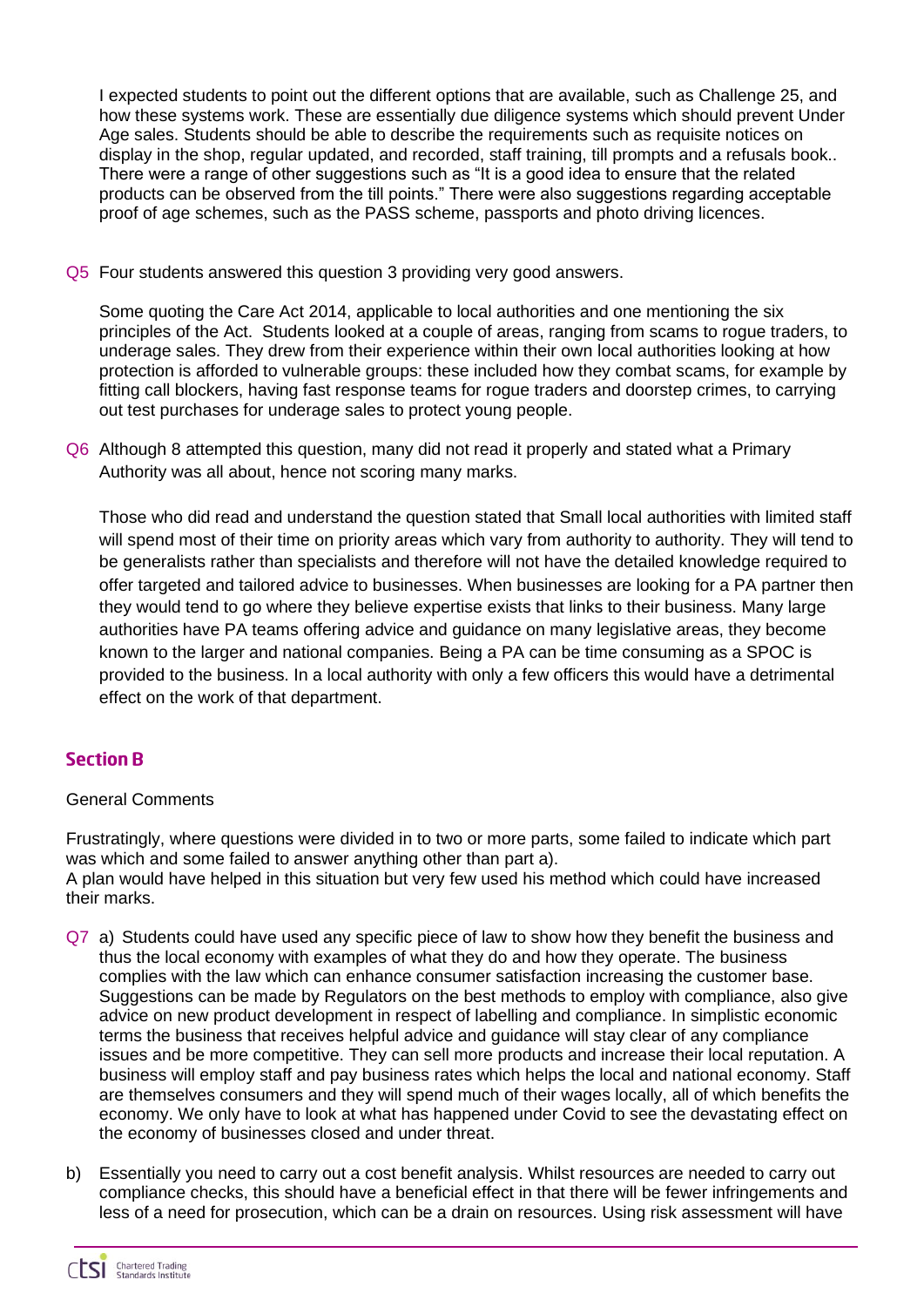benefits, in those businesses that comply should receive fewer visits as they go from higher to lower risk assessments. There should be a proportionate reduction in complaints, as businesses comply consumer satisfaction should increase. Visits to ensure compliance give a level playing field for all traders, not allowing the trading advantage some businesses have from not following the law.

- Q8 As this question was about the preparation for a training session, it was a shame that only two people thought they would actually describe that preparation. Those that did not missed out on a couple of rather easy marks.
- a) I expected students to provide a comprehensive run down of the common duties that TSS perform, a couple did not know what trading standards functions were.
- b) This range of options for offences will be wide and depending upon what is chosen will depend upon whether: witness statements are needed, samples purchased and analysed. Defendants interviewed under caution. RIPA authorisations may be required for surveillance, search warrants obtained etc. As with part a) a couple of students failed to identify an offence.
- c) Police work in a variety of ways with TSS and some authorities have a police officer working on secondment. Police are often used as they have powers that we do not. They are needed when searching a premises with a warrant essentially for protection. TSS have no powers of arrest and often offences uncovered can be those that we enforce or those that the police enforce. Police have access to various databases that TSS do not, which can provide better intelligence, for example ANPR used to track rogue traders. More sophisticated crime can need more expertise and assistance. In areas of counterfeiting, it is often found that organised crime is behind it. A police force can provide advice and assistance often taking the lead on complex investigations using the relative expertise on both sides. TSS cannot stop a vehicle a police officer can and are used for road traffic enforcement to check for overloaded vehicles.
- Q9 This was a popular question and the majority obtained above average marks.
- a) I expected students to explain the main areas of business entity: sole trader, partnership limited company and plc, giving the advantages and disadvantages of each.
- b) Businesses often start as a sole trader or partnership. It is difficult to get funds to develop as banks are generally reluctant to give loans to small businesses. If they are successful then they may well consider moving to the next stage which would be a limited company. Here their individual assets are protected and they have limited liability. As they are now a company, they have to register with Companies House, submit accounts and details of Directors. As their details are essentially in the public domain and accounts are published, banks are more inclined to lend to Ltd companies when they wish to expand. Although there are examples of very successful limited companies in order to go to the next step in growing their organisation a business would consider becoming a plc. They need at least £50K of share capital to do this but they can buy and sell shares in the company. Many who wish to expand further consider a stock market listing in order to raise large amounts of capital to expand.
- Q10 Generally well answered one person achieving 32 out of 35 and excellent answer. I think some may have struggled with this question if they had not had any practical experience since being employed, because of the Covid epidemic.
- a) Suggestions could have been: take statements from those that have purchased goods, when they bought them, could they identify the people in the store? Do they have the products and are they